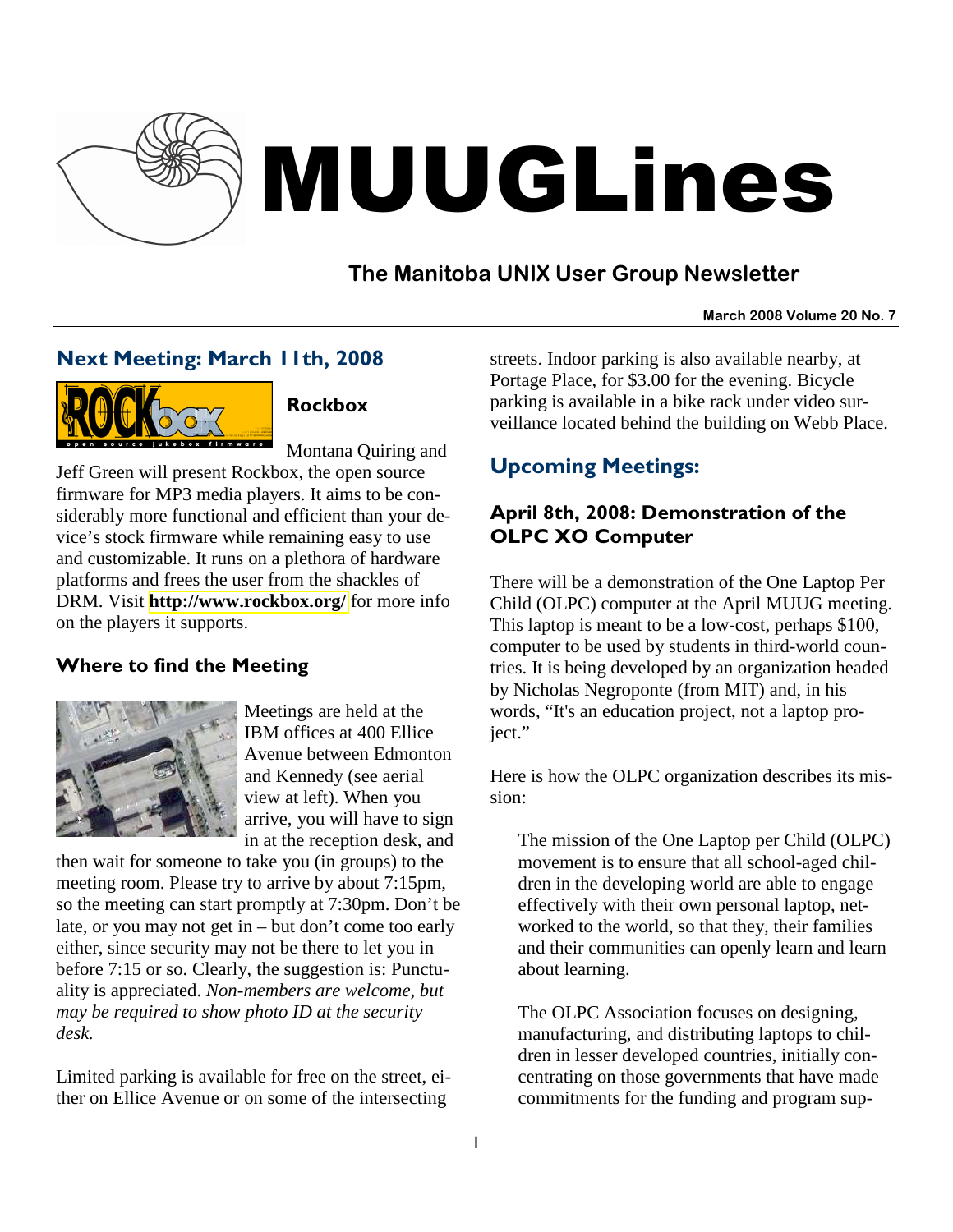port required to ensure that all of their children own and can effectively use a laptop.

Initial focus is on the launch of the One Laptop per Child program. In the future, the OLPC Foundation will focus on the grassroots, "bottom-up" aspects of the OLPC mission.

At the end of last year, there was a special program called the Give One Get One (GOGO) that allowed Canadians to purchase two of the laptops: one for personal use and one to be donated to a third-world country. It was a huge success.

Several members of MUUG bought laptops under the GOGO program, and this will allow us to demonstrate them at the April meeting. It is particularly appropriate since the operating system is indeed Linux.

Here is a brief description of the laptop: it is really small (25cm by 23cm by 3 cm) with a high-impact plastic case and a membrane-covered keyboard. It looks like it came from Toys-R-Us! The release catches for opening the display are actually two antennae that allow wireless access. The display itself is surrounded by two speakers, two microphones, a camera, as well as power, battery and activity buttons. The keyboard has three touchpads, only one of which is used. There is a two button mouse key, but again only one is used. On the edges of the display are three usb ports, audio in and headphone jacks. There is also provision to install extra memory using an SD card.

There is a variety of software that comes with the laptop. It includes a web browser (which also reads PDF's), a python compiler, and programs for creating audio an video files. It also has journaling software that is user-accessible. This acts like a history that allows the user to jump back to a previous session.

There is an installed window manager (called *sugar*) that is really different from what we are used to on a Linux machine. We'll take a closer look at the demo.

In addition and not surprisingly, the laptop comes with yum; there is a huge repository of files that may be transferred to this laptop.

It should be a fun evening. If you happen to have one of these laptops, please bring it along and we'll try to set up a meshnet.

*Future meeting topics are subject to change. Please check the MUUG web site for the most up-to-date details.* 

### Book Review: Bash Cookbook

*Carl Albing, JP Vossen, and Cameron Newham O'Reilly, 2007 Reviewed by Michael Doob* 

In the beginning, UNIX started with the Bourne shell. This was easily programmable, and allowed repetitious and complicated tasks to be automated. It could also be run interactively from a terminal, and the model of running programs as batched jobs was finished forever. This interactive use spawned a new shell, the C shell csh that was designed to facilitate terminal inputting with tools such as alias and history. Both sh and csh were expanded over time with versions such as ksh and tcsh, and both had their proponents. The common opinion what that tcsh was easier to use interactively and that ksh was better for writing executable scripts. An interesting web site is:

#### **[http://en.wikipedia.org/wiki/Comparison\\_of\\_comp](http://en.wikipedia.org/wiki/Comparison_of_computer_shells) [uter\\_shells](http://en.wikipedia.org/wiki/Comparison_of_computer_shells)**

Bash (Bourne-again shell) has arisen from the GNU project. It attempts to be the best of both worlds, including all the programming constructs of the Bourne shell but also some of the interactive constructs (like command-line editing) of the C shell. It is now the default shell used in the vast majority of Linux implementations. The ability to use and understand the commands of bash are unquestionably necessary to understand and use any Linux system. At any level from beginner to advanced there are subtleties to be observed and interesting variations to be learned con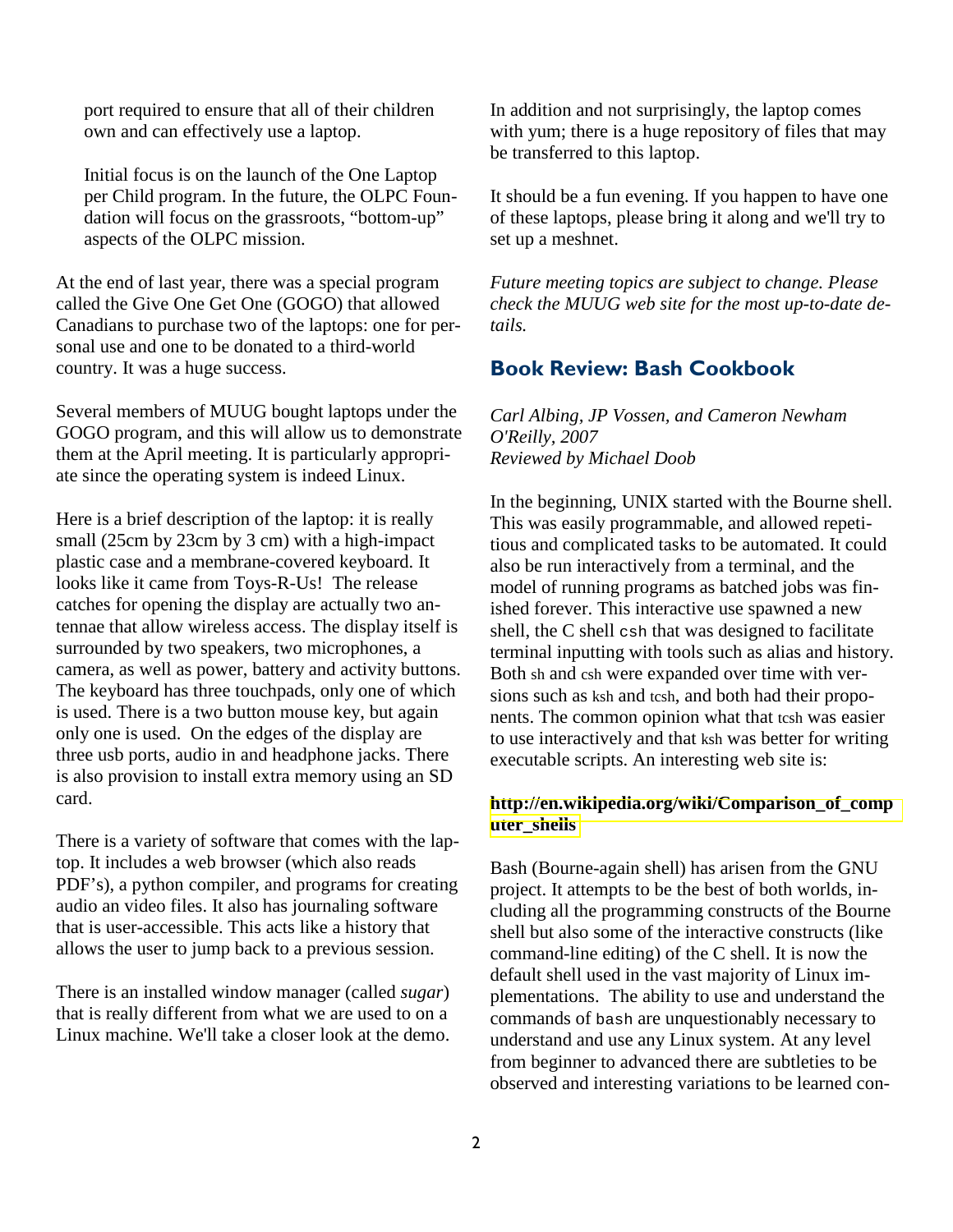cerning bash, and with this in mind the book under review came into being.

The first 150 pages (out of a total of 600) consists of fairly elementary examples of mostly interactive scripting. They proceed in a logical fashion and give enough information for a user to work with pre-built programs. If the goal is to reach this level, the examples given are helpful.

The next part of the book moves to tools that are really not part of bash: awk, sed, sort, find and tar for example. Most of these tools are relics from to original versions of UNIX. They seem to be there as placeholders: something that can be referred to but is covered so quickly that it is only helpful if you have a pretty good mastery of the material already. A bit of knowledge about perl, for example, (to be fair, beyond the scope of this book) could replace many of these tools.

The latter part of the book covers a potpourri of different topics: secure scripting, customization and administrative shortcuts among others. These are fun to read, but are a little inconsistent in the assumed level of capability of the reader.

This book is not intended as a text for learning how to use bash. Indeed the book, Classic Shell Scripting by Arnold Robbins and Nelson H.F. Beebe (full disclosure: a friend of the reviewer) also published by O'Reilly is better suited for this task. In fairness, the book under review calls itself a cookbook, that is, a book that is to be sampled here and there for interesting ideas. It does succeed from this perspective.

## Biggest Linux Kernel Security Bug Ever?

Last month, a serious bug in the 2.6.23 version of the kernel was discovered and reported by Wojciech Purczynski. It uses the vmsplice() system call and allows an ordinary user to excecute code with administrator privileges. New versions of the kernel are now available to fix the problem.

Want to know your kernel version? Use 'uname  $-r$ ' to find out.

Want to update your kernel? The source code for the (stable) version 2.6.24.3 is now on the web site **<http://www.kernel.org/>**. Most individual distributions have updates on their web site. The MUUG web site mirrors currently supported versions (7 and 8) of the Fedora distribution and their updates.

## Manitoba UNIX User Group

## Financial Statements for the 2006-2007 Season

#### Income Statement

| Income                   |              |
|--------------------------|--------------|
| Interest on account      | \$0.15       |
| Interest on GIC's        | \$558.97     |
| Membership sales         | \$1,020.00   |
| Total income             | \$1,579.12   |
| Expenses                 |              |
| Bank charge              | \$8.58       |
| Christmas party          | \$154.04     |
| Gordon Meyers Lecture    | \$1,279.72   |
| <b>Name Notation</b>     | \$45.00      |
| Newsletter               | \$908.06     |
| Total expenses           | \$2,395.40   |
| Net Income               | $-$ \$816.28 |
| <b>Balance statement</b> |              |

| Assets |                          |             |
|--------|--------------------------|-------------|
|        | <b>Bank Account</b>      | \$1,543.06  |
|        | Investments (GIC's)      | \$17,795.75 |
|        | Total                    | \$19,338.81 |
| Equity |                          |             |
|        | <b>Retained Earnings</b> | \$19,338.81 |
|        | Total                    | \$19,338.81 |